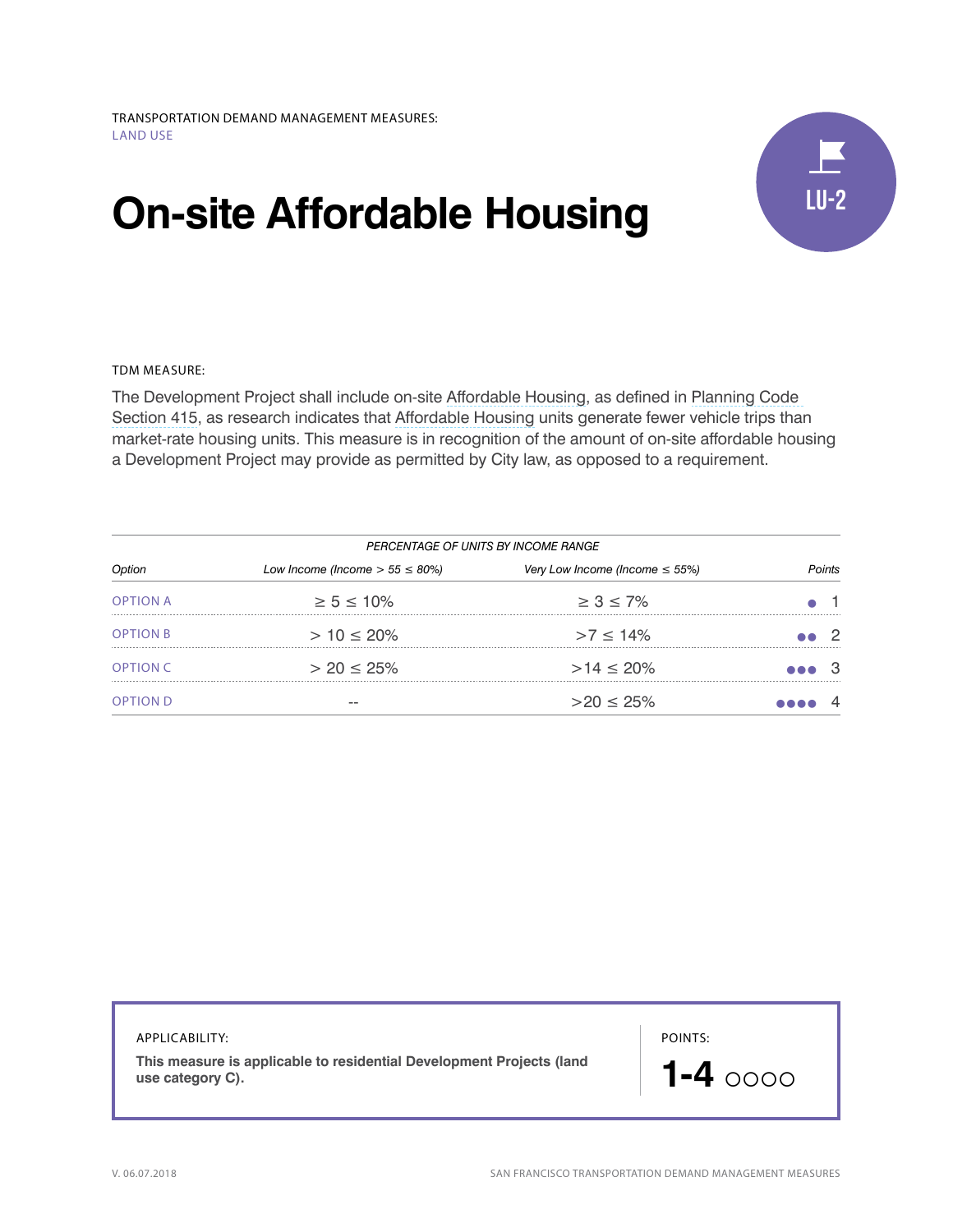# **On-site Affordable Housing LU-2**

### OPTION A

**One point** if providing greater than or equal to five percent and less than or equal to 10 percent on-site [Affordable Housing](http://library.amlegal.com/nxt/gateway.dll/California/planning/article4developmentimpactfeesandprojectr?f=templates$fn=default.htm$3.0$vid=amlegal:sanfrancisco_ca$anc=JD_415.1) where total household income does not exceed 80 percent of Area Median Income; OR

**One point** if providing greater than or equal to three percent and less than or equal to seven percent on-site Affordable Housing where total household income does not exceed 55 percent of Area Median Income; OR

### OPTION B

**Two points** if providing greater than 10 percent and less than or equal to 20 percent on-site [Affordable Housing](http://library.amlegal.com/nxt/gateway.dll/California/planning/article4developmentimpactfeesandprojectr?f=templates$fn=default.htm$3.0$vid=amlegal:sanfrancisco_ca$anc=JD_415.1) where total household income does not exceed 80 percent of Area Median Income; OR

**Two points** if providing greater than 7 percent and less than or equal to 14 percent on-site Affordable Housing where total household income does not exceed 55 percent of Area Median Income; OR

### OPTION C

**Three points** if providing greater than 20 percent and less than or equal to 25 percent on-site [Affordable Housing](http://library.amlegal.com/nxt/gateway.dll/California/planning/article4developmentimpactfeesandprojectr?f=templates$fn=default.htm$3.0$vid=amlegal:sanfrancisco_ca$anc=JD_415.1) where total household income does not exceed 80 percent of Area Median Income; OR

Three points if providing greater than 14 percent and less than or equal to 20 percent on-site Affordable Housing where total household income does not exceed 55 percent of Area Median Income; OR

### OPTION D

**Four points** if providing greater than 20 percent and less than or equal to 25 percent on-site [Affordable Housing](http://library.amlegal.com/nxt/gateway.dll/California/planning/article4developmentimpactfeesandprojectr?f=templates$fn=default.htm$3.0$vid=amlegal:sanfrancisco_ca$anc=JD_415.1) where total household income does not exceed 55 percent of Area Median Income.

POINTS:

**1**

### POINTS:

**4**

## POINTS:

**2**

### POINTS:

**3**